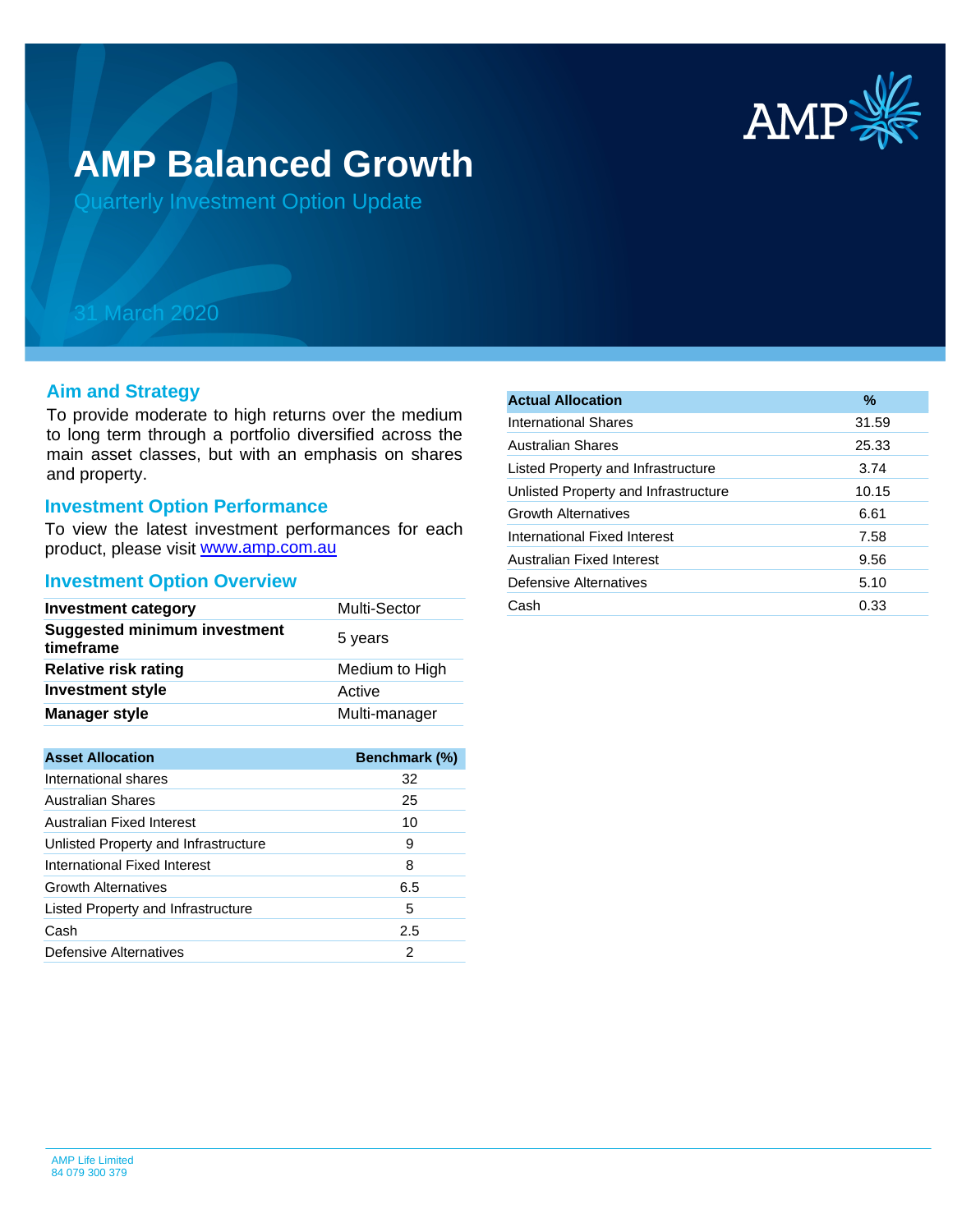## **Fund Performance**

The option delivered a negative return for the first quarter of 2020 as the world economy was brought to a standstill by the COVID-19 pandemic. Despite diversification lessening the impact on returns, the swiftness and severity of share market falls all but erased returns generated in 2019. Compared to peers, the option has maintained its strong relative performance, remaining ahead of median across most key timeframes.

This year began with concerns ranging from domestic environmental catastrophes to COVID-19 and its dramatic disruption of global supply chains, geo-politics, employment and economic activity. As infection rates and the number of countries impacted increased exponentially, the disease evolved from a primarily China-centric issue to a global phenomenon that has drastically hampered economic performance around the world and may serve as a catalyst for recession. Defensive assets, such as government bonds and cash benefitted from this environment as investors rotated towards safety. Similarly, assets such as direct property and infrastructure, which are infrequently traded, remained less sensitive to market moves and reduced overall portfolio volatility. However, risk assets experienced extreme volatility due to tight liquidity conditions and the economic devastation caused by COVID-19, which in turn, dominated overall performance. Despite an unprecedented and co-ordinated effort by global governments and central banks to stabilise and stimulate their economies through large fiscal packages, further rate cuts and quantitative easing, both developed and emerging market shares fell 20% and 19% respectively (in local currencies terms) and Australian shares followed suit.

With the severity and duration of the pandemic unclear, the outlook for 2020 is challenged and returns are likely to remain volatile in the months ahead. Given this, we hold a broadly neutral growth/defensive asset split, with a view to shift into more defensive allocations should the environment worsen. The option also continues to hold a diverse exposure to alternatives, such as direct property and hedge funds, to help manage risk and smooth returns in periods of share market volatility. It is important for members to remember that these market shocks do not last forever and to remain focussed on the long term.

### **Market Review**

The first quarter of 2020 began with the renewed conflicts between the US and Iran and the US-China trade tensions which were later resolved and share markets were encouraged by initial signs the global economy was improving. However, as March approached, the global surge in COVID-19 cases outside of China led to a pandemic. At the end of the quarter, despite the continued rise in new COVID-19 cases (especially in the US and Italy) and signs of a slowdown in global economic activity, share markets had a strong rebound in response to further announcements of unprecedented stimulus measures by governments and central banks.

The Federal Reserve reduced interest rates by a further 100 basis points to 0.00%–0.25% and commenced its quantitative easing. The US government announced the largest fiscal package, worth \$US2 trillion. The Bank of Canada lowered its overnight rate target to 0.75% and launched a credit facility program.

In Europe, the UK officially left the European Union on 31 January. The European Central Bank launched a new Pandemic Emergency Purchase Programme, worth €750 billion. The Bank of England lowered its Bank Rate further and launched a new substantial quantitative easing program whilst the UK government announced it credit guarantees.

In Asia. China's central bank announced a reduction in reserve ratios for banks. The Bank of Japan provided a significant liquidity injection and expanded its quantitative easing program.